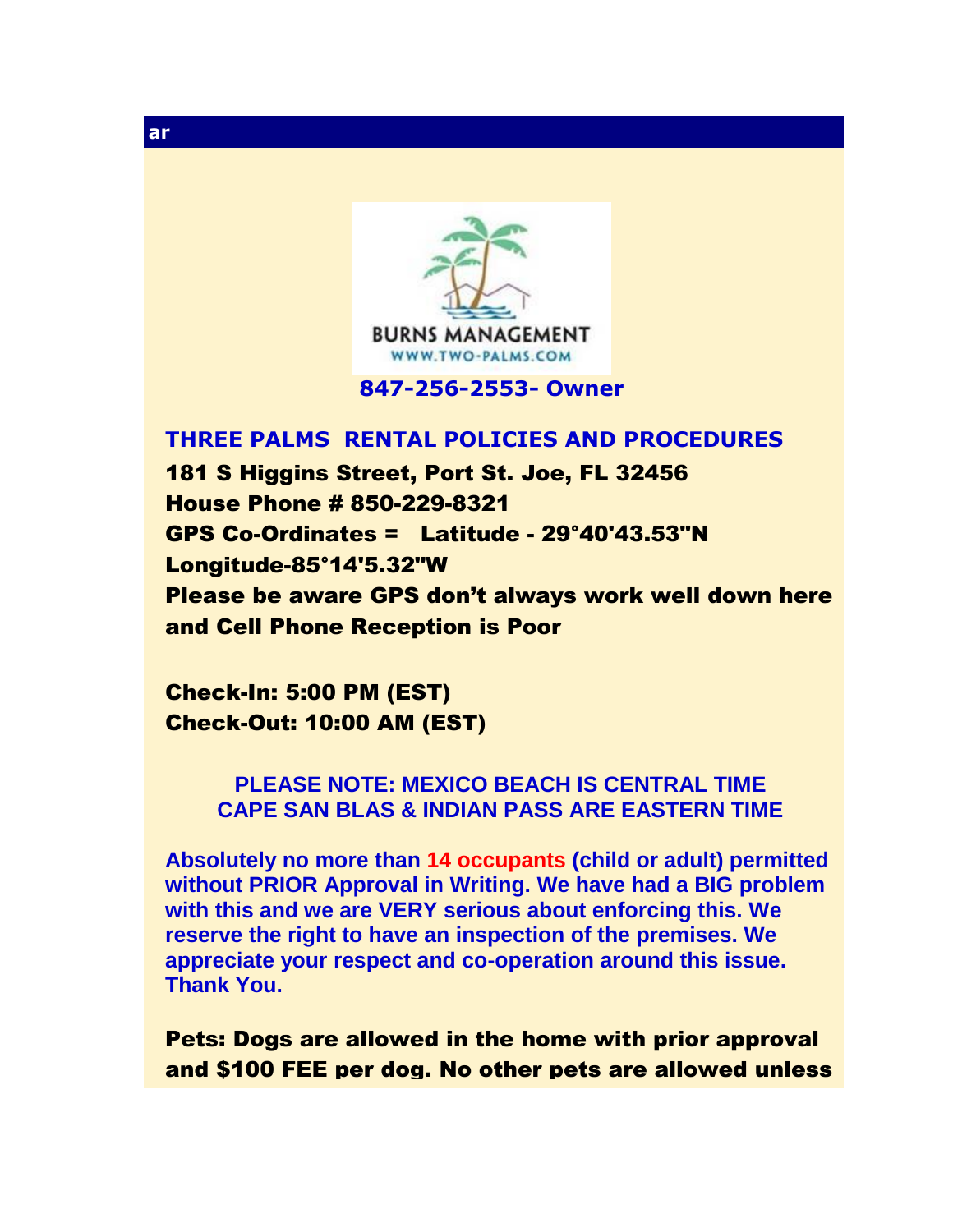there is prior approval. Please be courteous and obey/respect common Pet Dog protocol. PLEASE KEEP PETS OFF FURNITURE AND BEDS and clean up all Dog Hair before departure, PLEASE.

ABSOLUTELY NO DOGS IN THE POOL AND PLEASE PICK UP DOG POOP. (Especially the nice lawn between 3 Palms and Beach).If dogs or dog hair are found to have been in the pool a \$100 Cleaning fee will automatically be CHARGED.

Payment: We accept paypal, personal checks, cashier's checks, and certified checks.

Reservation & Confirmation Deposits: All reservations are taken by phone or online. The confirmation deposit will be printed on a reservation acknowledgement that is emailed promptly after your initial booking.

Advance reservation/rental rates: Reservations are accepted up to one year in advance. Reservation made for occupancy for the upcoming calendar year will be confirmed with a \$500 down payment. Remainder of the confirmation deposit must be paid in January of the next calendar year.

Balance Due 30 Days Prior to Arrival: The balance of your rent, is due 30 days prior to your arrival. All rentals are subject to Florida sales tax and local city and county taxes, reservations may be made one week in advance for unreserved homes one week in advance.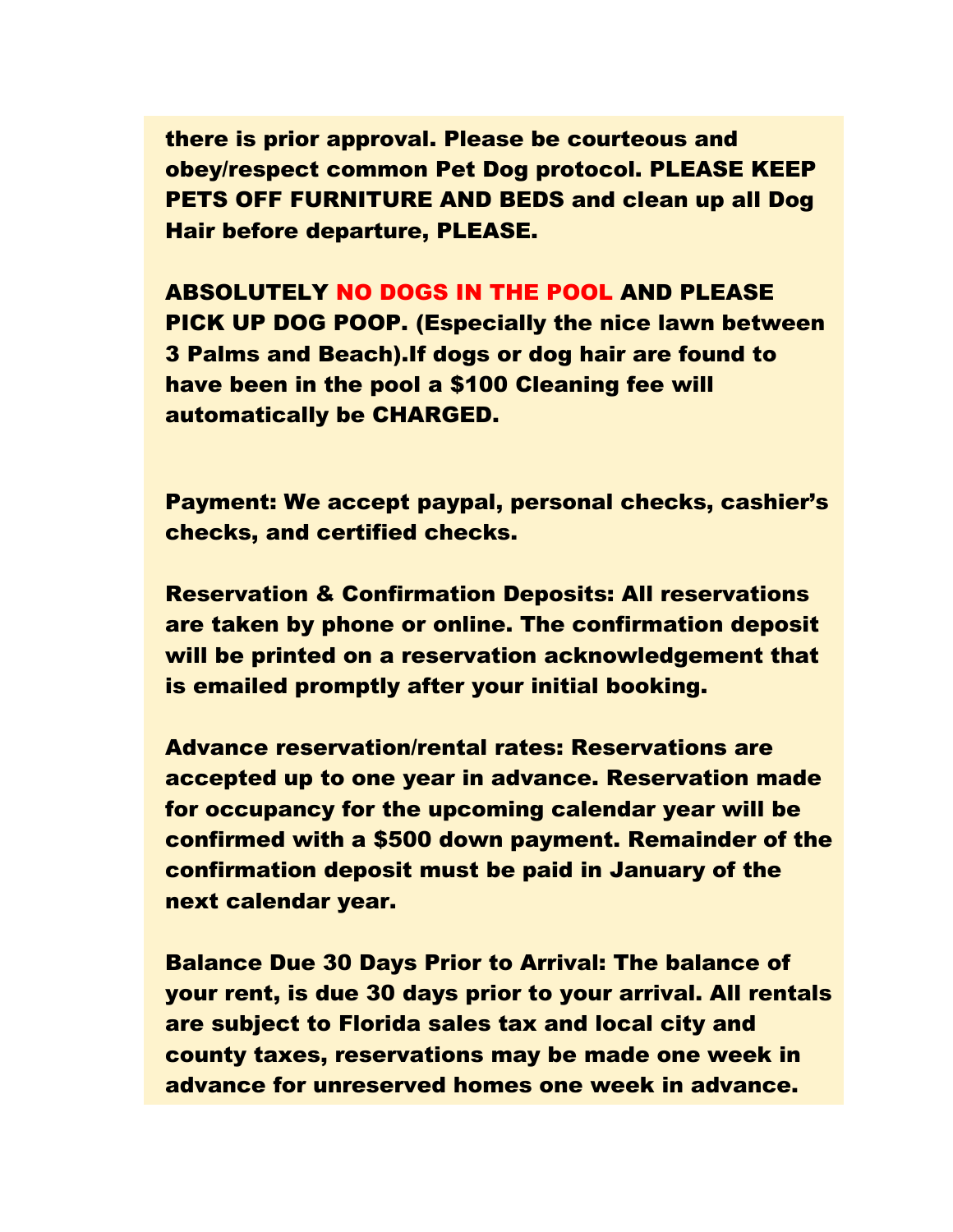Refundable Security/Damage Deposit: A \$500 REFUNDABLE Security Deposit is DUE UPON ARRIVAL and is to be given to Donna, the manager. This payment may be a check or credit card. Upon inspection this check will be RIPPED up or mailed back to you. Credit Card will not run thru unless required for problems with house.

Maximum Occupancy: The maximum number of guests per unit is based on the individual unit's ability to comfortably and safely accommodate our guests. Occupancy limits are in accordance with rules of the State Fire Marshall's Office. No exceptions will be made. The Sheriff may be called and security deposit will be forfeited if more than 14 people are EVEN suspected of being there. We reserve the right to PROVE occupancy. We are VERY serious about this issue!

## Cancellation Policy

If a "Mandatory Evacuation" order is issued for the area that your unit is in, we will only charge for the nights you occupied the unit. If you choose to leave in a "Voluntary Evacuation" no refunds will be given. No refunds are given for early departures due to inclement weather. Deposit forfeited if cancelled after 10 day grace period unless the home is rerented.

Housekeeping: Your unit will be thoroughly cleaned before each arrival. If you are not satisfied, please call us immediately. If you are a late arrival, please notify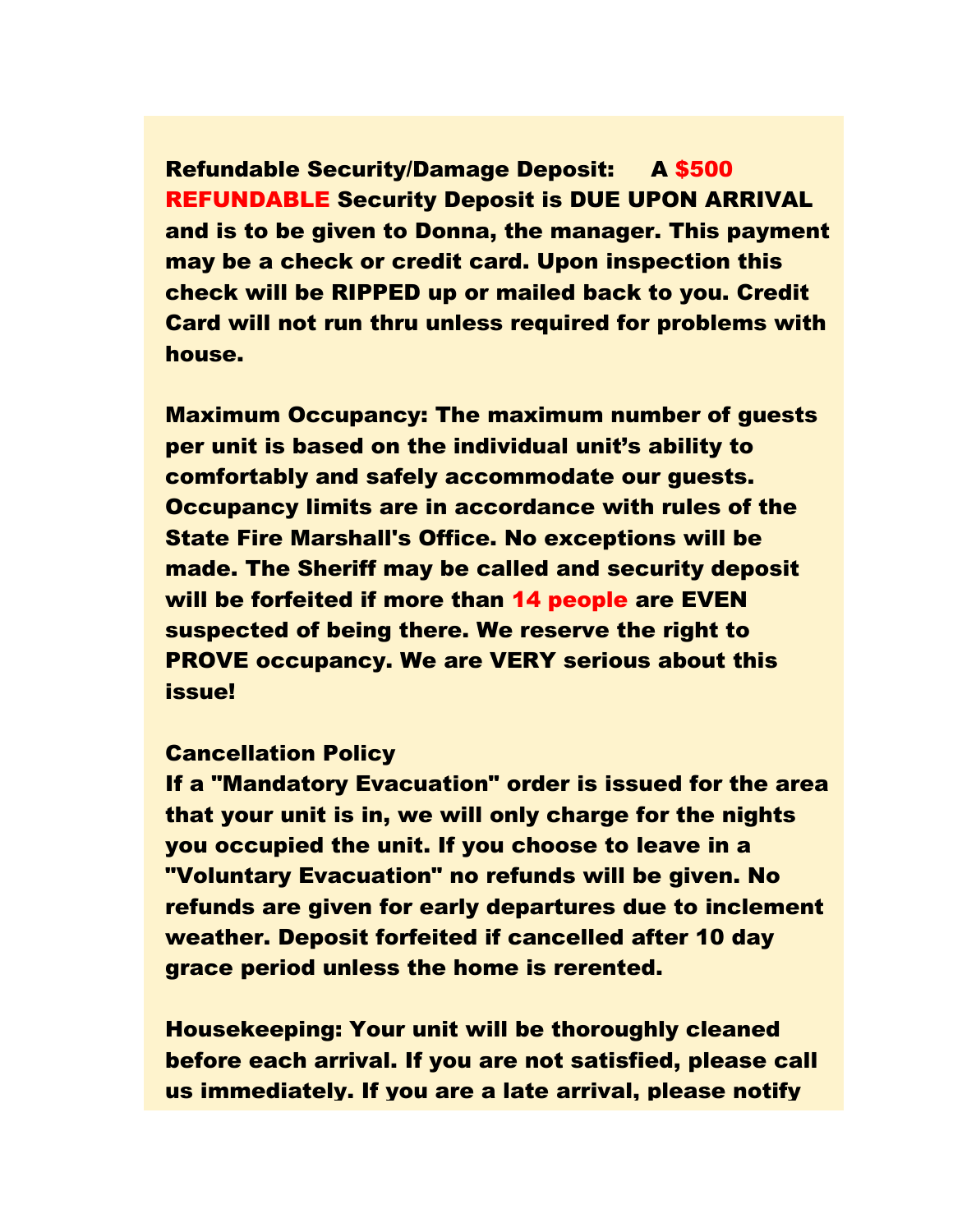us by the following morning. If you have not called by this time, we will assume that you found your unit in acceptable condition. During your stay maid service is available for \$50 per hour, minimum 2 consecutive hours with 48 hours advance notice. We also have someone available to do your grocery shopping or babysitting for a fee, please ask.

Garbage Pick-up is early Monday AM. PLEASE put green garbage cans out on the street SUNDAY PM. (If not you will not have room for your personal garbage during the week)

Age Requirements: We only rent to under the age of 25 on a per case basis (legal photo ID required upon request). Any reservation made under false pretenses will be subject to forfeiture of advance payment, deposit and/or rental money. Violators will be reported to the Sherriff and evicted.

No House Parties, Large Groups, Campers, Trailers, or Motor Homes: If home is booked for these purposes without our knowledge, occupancy will not be allowed and deposit forfeited. If discovered after occupancy, guests will be asked to vacate premises immediately with no refund. The Sheriff will be called.

Smoking: Smoking is strictly prohibited inside Non-Smoking rental units. You will incur additional charges for carpet cleaning and deodorizing if any evidence of smoking is found in your unit.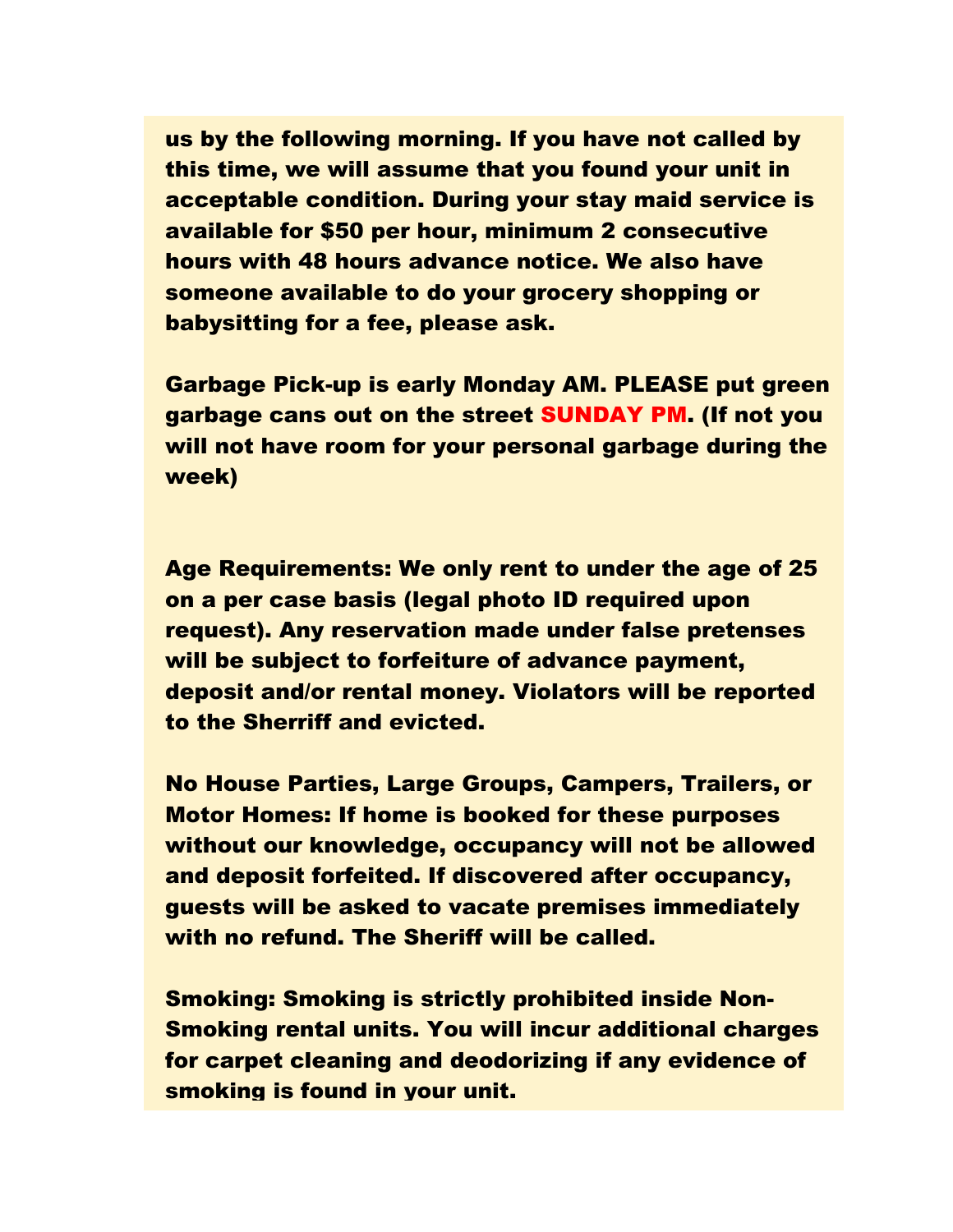Telephones: Telephones are provided with a long distance block. All long distance, extended service, and internet dial-up calls must be charged to a calling card, collect, or third party. There is no charge for local phone calls (Mexico Beach, St. Joe Beach, Port St. Joe). Extended service phone calls are 25 cents per call (Panama City, Apalachicola, Wewahitchka, Carrabelle and other neighboring cities. If you are in an emergency or work related problem, call the Manager, Donna (850-229-5421) or try texting the Owner, Peter and he will call you and help make the call for you. (847-254-2325).

Linens: An initial linen supply (one set of towels per person and one set of sheets per bed) will be provided with your \$200 cleaning fee The beds will be made. Additional linens can be rented at the time of check-in or during your stay.

- Supplies & Appliances: Three Palms provides:
- An initial supply of bed and bath linens.
- Kitchenware, utensils, dishes and cookware.
- Air conditioning and heat.
- At least four TV's, a DVD, and Stereo.
- Full kitchen including microwave, oven and dishwasher.
- Washer and dryer
- Shop-Vac for getting up sand and dog hair.

INTERNET, WIFI and CABLE- We offer complimentary INTERNET, WIFI and CABLE but we do not guarantee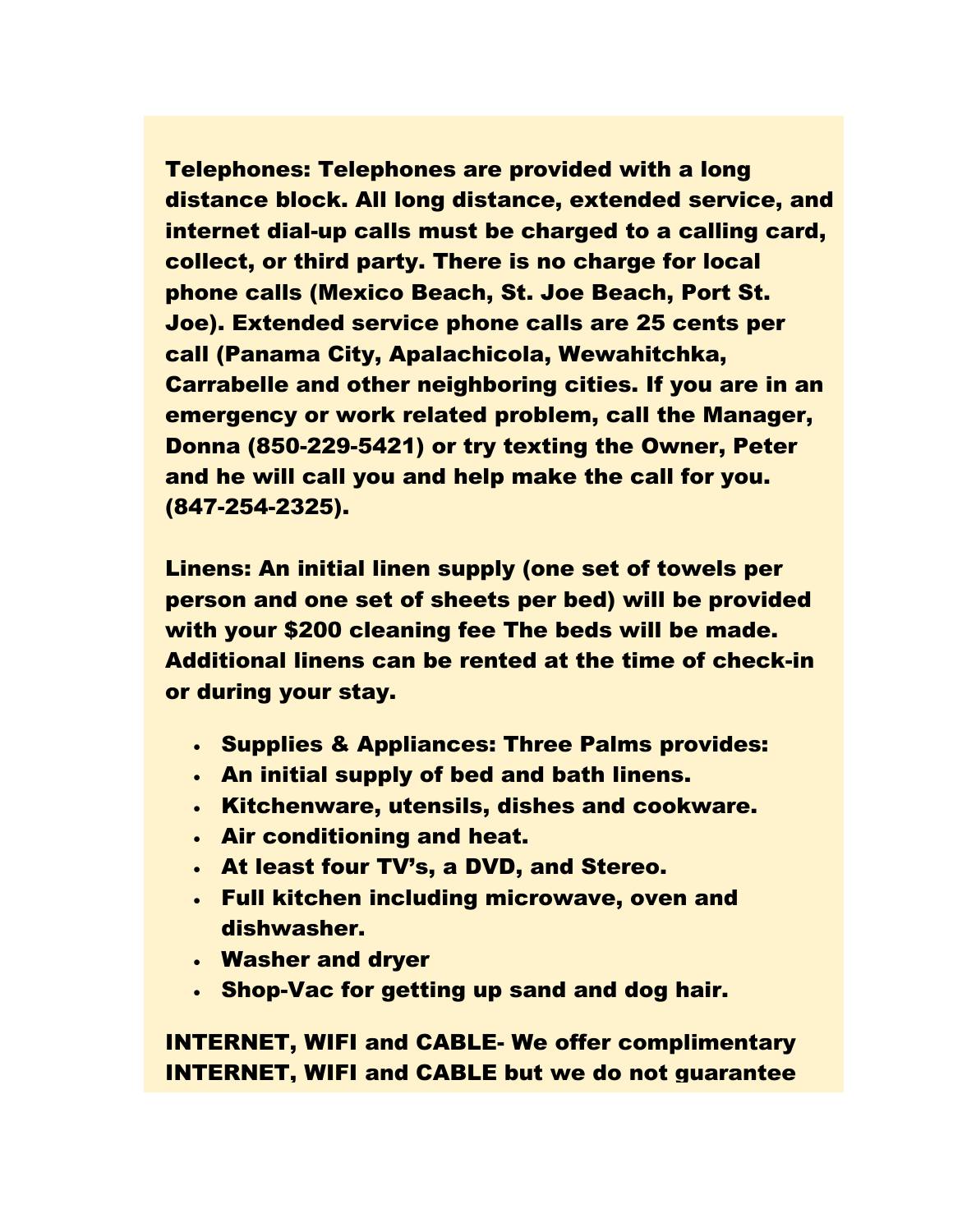that it will work 100% of the time since we are dependent on Mediacom. We can guarantee that we will do everything in our power to fix it if there is a problem.

We have a Charcoal Grill (Weber) and a Gas Grill (Propane) .We DO NOT supply charcoal or propane for the tanks. Donna (850-229-5421) can direct you to propane filling stations. Please empty ashes from grills and put COVERS over Grills when done and not in use.

Check-Out Time: Check-out time is 10:00 AM (EST). All guests will be charged \$100.00 per hour for late check out unless prior approval has been made. Cleaning personnel will also be instructed to enter the residence at 10:00 AM EST to start washing sheets and towels, UNLESS other arrangements have been agreed upon by Donna and Burns Management.

Security Deposit Check will be Destroyed or Sent Back Upon Inspection of the Home for Damage and Cleanliness. Key pick up is arranged with our property manager, Donna Stuart. You can call her at 850-229- 5421.

Things to Do Before Check-out: We ask our guest to please leave their home in the general condition as it was found, to avoid additional Charges. Particularly in regard to DOG HAIR on BEDS and FURNITURE. They MUST BE LEFT HOW THEY WERE FOUND, or there will be ADDITIONAL CLEANING FEES CHARGED.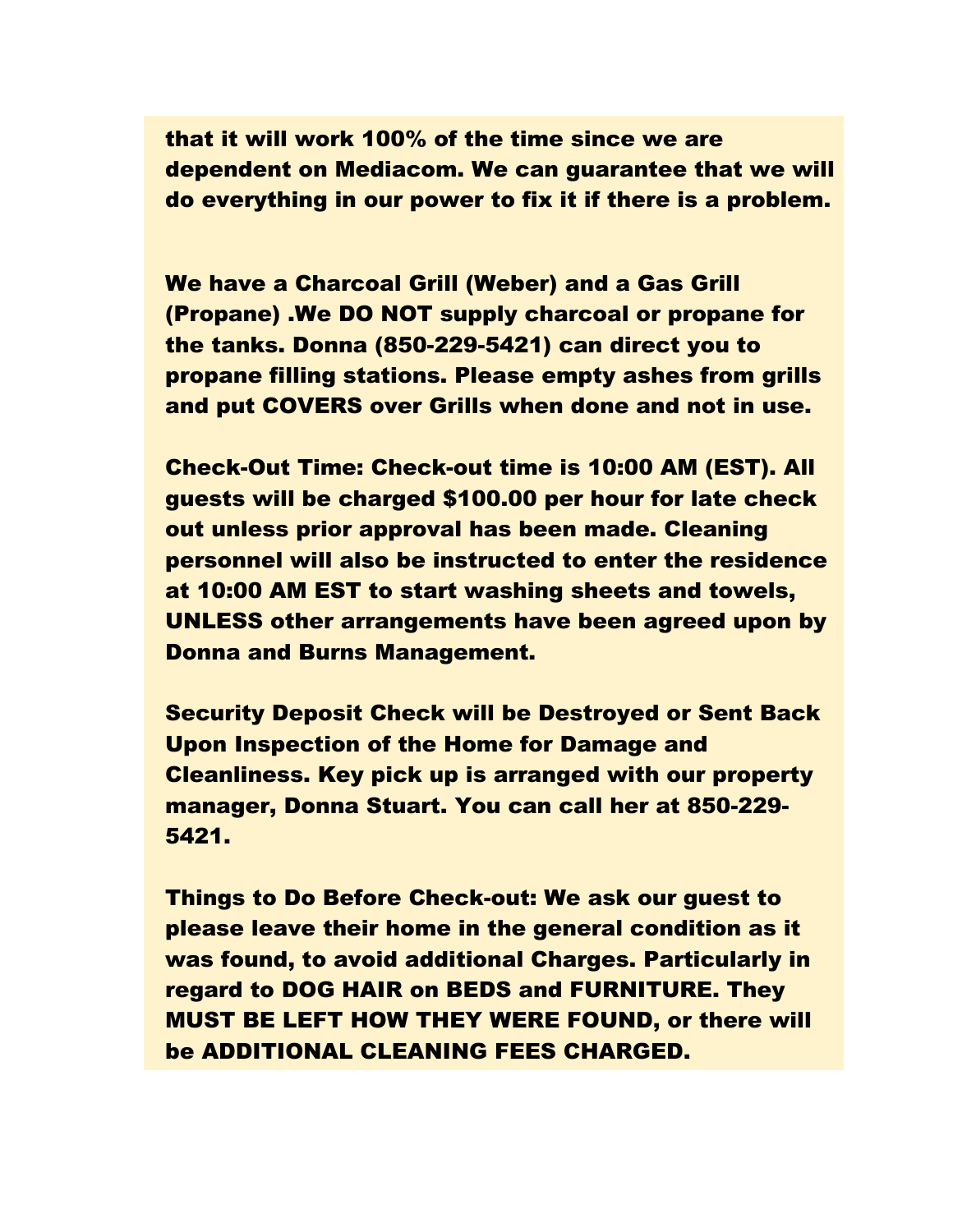- All dishes clean and put away.
- All food you want, take with you. Please leave the rest of food in the Refrigerator. We will take care of the remaining items in there.
- All furnishing (Outdoor and Indoor) placed in original position.
- All trash in bags and placed in outside trash container at the street.
- We don't have enough time to wash and dry everything in the house, before new guests come, PLEASE wash and dry all towels. Folding is not necessary. Even if you leave with towels in washer or dryer. We would greatly appreciate your assistance. Thank You!
- Check under beds, in drawers and closets for your personal items. We are not responsible for items left behind.
- Keys must be returned or you will lose deposit
- There are brooms, mops and other cleaning tools in laundry room. We also have a Shop Vac in a Closet (Main Floor Bedroom, near Laundry Room) for help in cleaning up Sand, Dirt and Dog Hair. Please call Donna if you need any additional cleaning materials or supplies.

Please visit our SOCIAL MEDIA WEBSITES for and LIKE us and Follow us:

<https://www.facebook.com/BurnsManagement>

<http://www.pinterest.com/burnsmanagement/>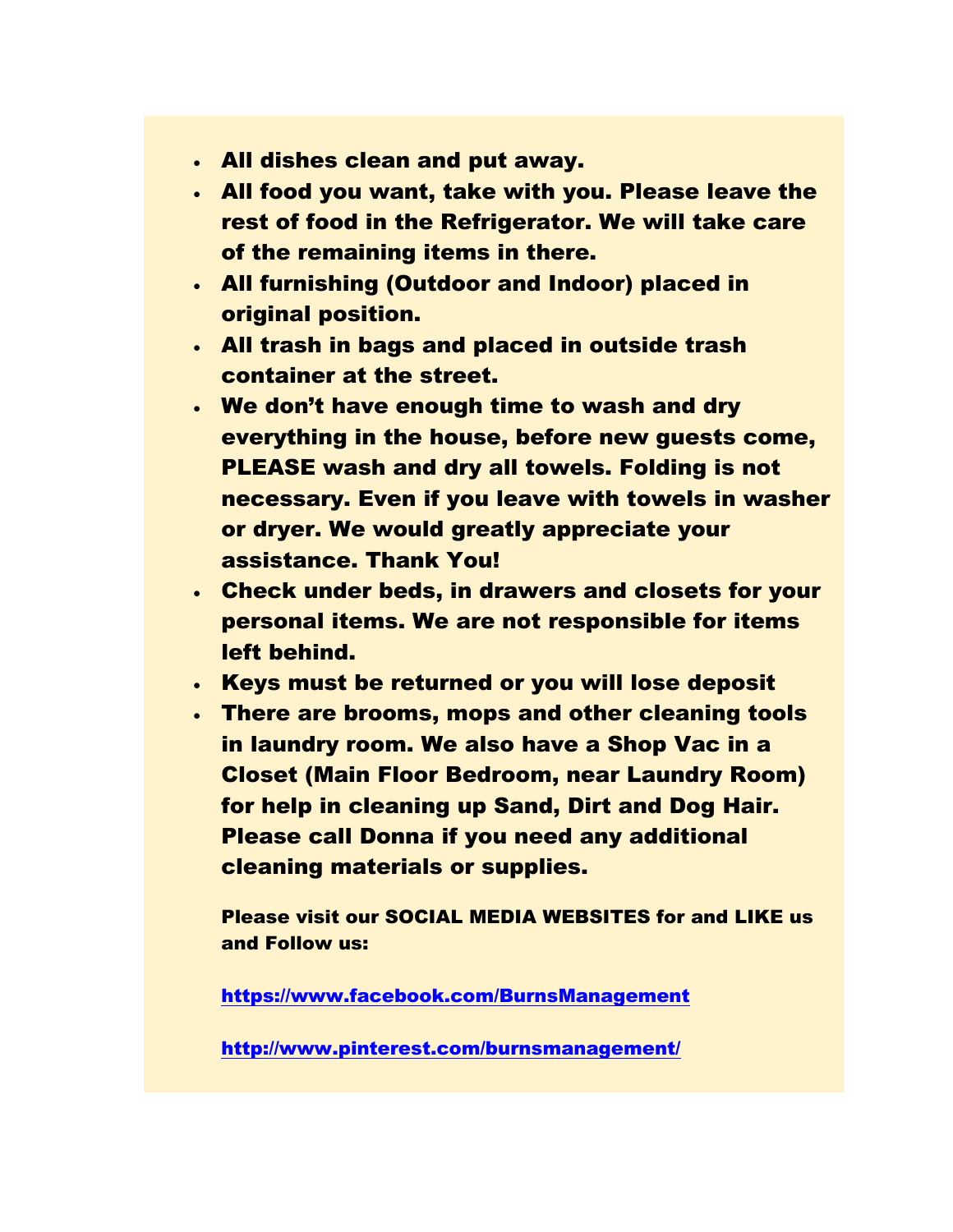[https://plus.google.com/u/0/+PeterBurnsTwo](https://plus.google.com/u/0/+PeterBurnsTwo-palmsdotcom/posts)[palmsdotcom/posts](https://plus.google.com/u/0/+PeterBurnsTwo-palmsdotcom/posts)

DISCLAIMER: Every effort has been made to assure accuracy, however, we cannot assume responsibility for errors or omissions. Rental data, terms and conditions are subject to change without notice.

IF YOU HAVE ANY QUESTIONS REGARDING POLICIES AND PROCEDURES OR WOULD LIKE MORE INFORMATION, PLEASE CONTACT LYDIA BURNS at 847-256-2553.

PLEASE SIGN BELOW AND RETURN ASAP- By scan/email- lydia.burns@raymondjames.com or MAIL-Burns Management, 726 Linden Ave., Wilmette, Il .60091

RECEIVED BY: The state of the state of the state of the state of the state of the state of the state of the state of the state of the state of the state of the state of the state of the state of the state of the state of t

Things to "BRING" however we do supply an initial supply of

Soap ,Toilet paper, Paper Towels, Garbage Bag

Paper Towels and Napkins

 $\overline{\phantom{a}}$  , where  $\overline{\phantom{a}}$  , where  $\overline{\phantom{a}}$ 

 $\overline{\phantom{a}}$  , where  $\overline{\phantom{a}}$  , where  $\overline{\phantom{a}}$  , where  $\overline{\phantom{a}}$ 

Toilet Paper and Garbage Bags